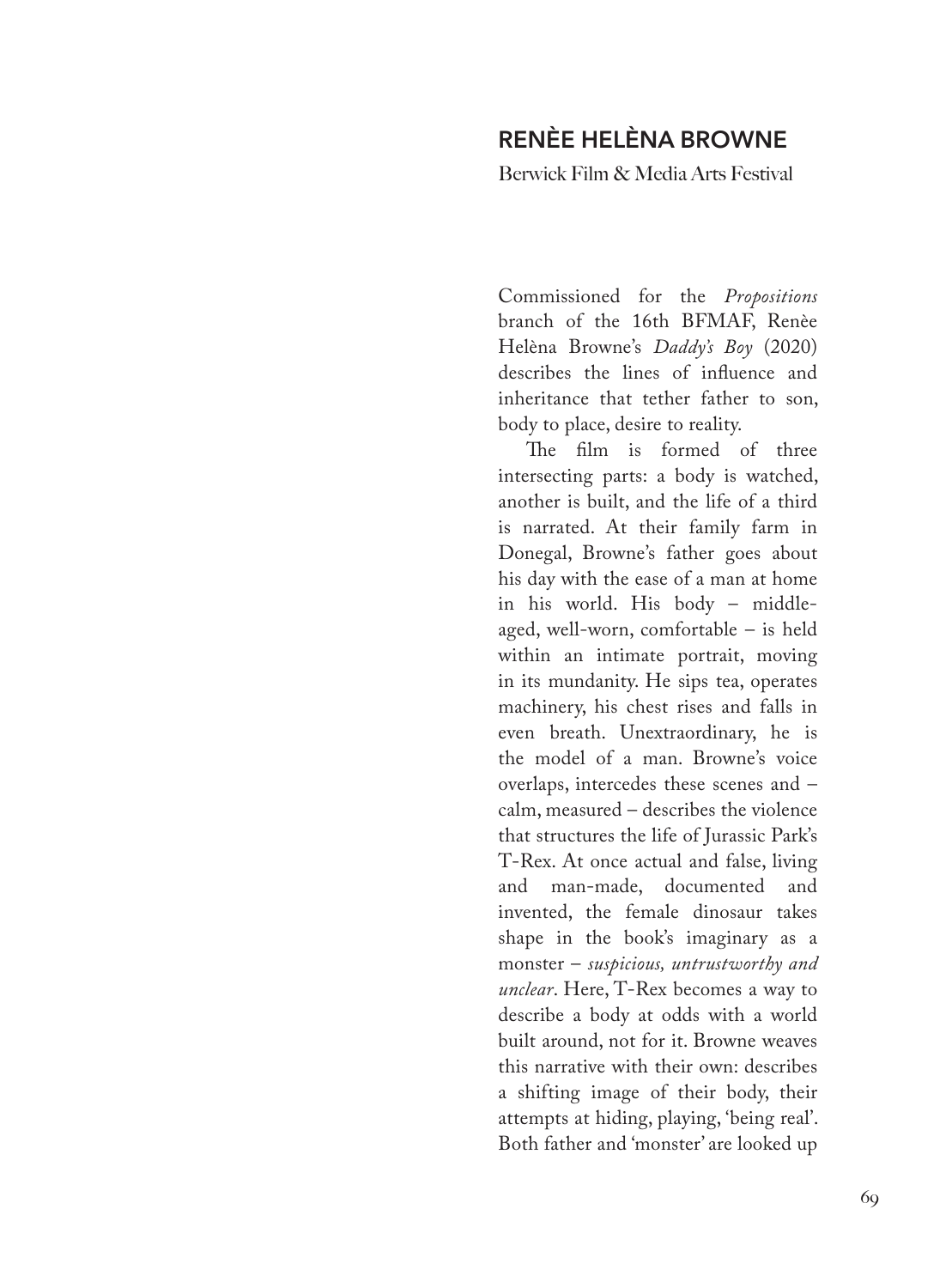at, and to. And, between descriptions of unruly bodies and images of an ever-familiar father, are close-up shots of hands – Browne's? – which mould, childlike, marla (plasticine) into a form at first unknown.

What can be done with bodies is mostly left unseen, if not unsaid. Like T-Rex, met only half-way through the story, the artist's body is unclear, only partially visible if at all, throughout the film. We are left to guess; perhaps this foot is theirs, this hand that strokes a donkey, this one that makes with marla. Only their father's body is visible, solid, whole. Set up to assume his is the legible, 'real' and so the desirable body, desire shifts as the film goes on. We are told that *monsters morph, change tactics, and speak in multiple registers*, that they *signify other ways of being in the world*. We see that marla is used not simply to shape, to play, but to build a kind of 'monster'. A body emerges – full – unlike that which we see elsewhere: colourful, malleable and shaped in human hands. A claw, a leg, a metal pole, alive. What is real comes unstuck. Daddy's boy is a son not born but constructed and there's no such thing as 'being whole'.

Still, until the almost final shots, both lens and voice remain even, steady, sure. Even as they describe the grip of patrilineal lines and expectations, describe the desire for monstrosity, its alterity, Browne's narration remains careful ¬¬– calm in a way that resembles the body of their father. Until, finally, we learn that T-rex escapes. So too does the narrator. Their otherwise composed

voice deteriorates, deepens, slows – mechanically – and tells us what they want: *to be rebuilt every day…unreliable in my surfaces and caught in my own scams*. A red screen replaces the father. With the final subtitles, we are left behind, the artist's voice now indecipherable: *I want to be defined only through the recognition of another, and forever roam underneath in deceit*. Browne has built themselves an exit and, impossible or not, another body. Neither a breakdown nor a loss of control, this is a choice: a 'monstrous' way out of the composure, the apparent ease, that the lines, the father, the film, otherwise maintain.

*—Kiah Endelman Music*